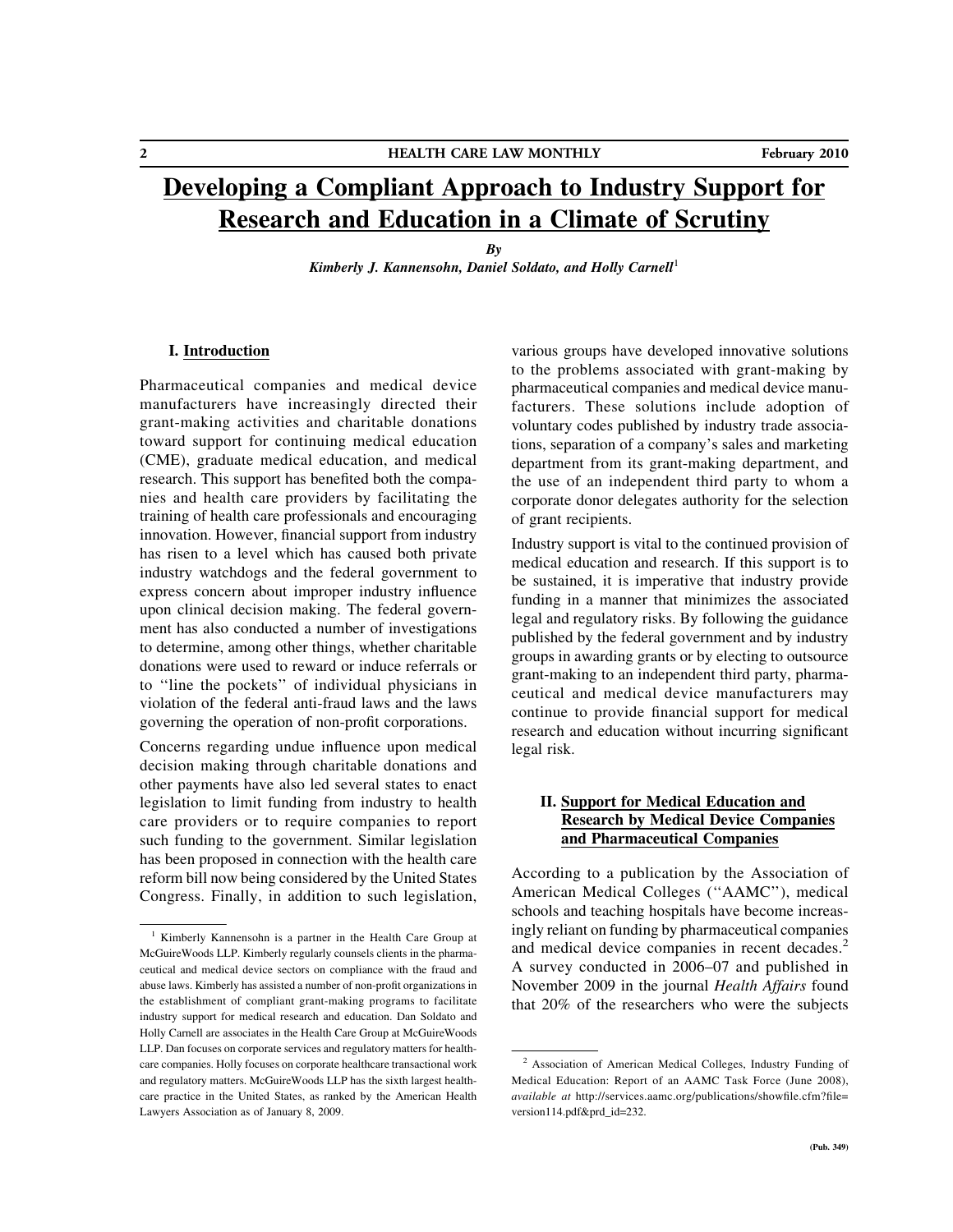of the survey had received industry support for research.<sup>3</sup> Providers have utilized industry funding to support fellowship and residency enhancement programs, to sponsor CME programs, and to fund medical research projects. Industry support for CME has recently received particularly close scrutiny. During a Senate hearing in July 2009, Senator Herb Kohl (D-Wis.) reported that industry funding of CME has quadrupled in the past decade and now totals more than \$1 billion annually.<sup>4</sup>

### III. Regulatory Concerns with Grant-Making

Companies that provide funding for graduate medical education, CME, and research enjoy increased exposure in the health care community, recognition as good corporate citizens, and an assurance that physicians will be able to use their products in a manner that is effective for patients. Health care providers also benefit from such funding in that they are able to receive training regarding innovative techniques and devices and are able to perform cutting edge research. Such specialized training and research undoubtedly benefits patients.

Nonetheless, the level of funding provided by industry to health care providers for CME, graduate medical education, and medical research has alarmed the government and industry groups. These parties are concerned that educational and research funding by pharmaceutical companies or medical device manufacturers to health care providers may bias clinical decision making by consciously or unconsciously swaying providers toward a particular company's products. Further, the government is concerned that companies may be using the educational and research grant funds to reward or induce referrals or to award individual physicians for product loyalty in violation of the federal anti-fraud laws.

In April 2007, the Senate Finance Committee drafted a report after studying pharmaceutical company grants used to support CME. In the report, the Committee stated, ''[i]n 2005, the Committee staff became aware through reports that pharmaceutical companies were routinely using educational grants to help build market share for their newer and more lucrative products."<sup>5</sup> The report went on to explain that ''[d]rug companies routinely fund educational grants to support programs that favorably discuss the companies' newer and more lucrative products, thereby encouraging Physicians to prescribe those products and, ultimately, driving sales."<sup>6</sup> This concern, as well as concerns that companies were using graduate medical education grants, research grants, and other forms of remuneration to reward or induce referrals for their products, have led federal and state governments to investigate financial relationships between industry and health care providers and develop legislation to control such relationships.

### IV. Recent Government and Industry Activity

The federal government and state governments have recently increased the use of their legislative and investigatory powers to attempt to control financial relationships between health care providers and industry. For example, both the House and Senate health care reform bills contain significant transparency and disclosure requirements for pharmaceutical and medical device manufacturers as well as physicians and health care providers. These provisions are similar to several state laws that have recently been enacted. In addition, scores of pharmaceutical and medical device companies have found themselves the subject of federal investigations related to their financial relationships with health care providers.

A key example of this increased scrutiny is the investigation, launched in 2005 by the United States Attorney's Office for the District of New Jersey, of several orthopaedic medical device companies. In March 2005, the government began an inquiry into the marketing practices of the five largest hip and knee implant companies in the United States.

 $3$  See Jacob Goldstein, At Top Schools, More That Half the Profs Have Industry Ties, WSJ Blogs: Health Blog—WSJ's blog on health and the business of health, Nov. 4, 2009, available at http://blogs.wsj.com/ health/2009/11/04/at-top-schools-more-than-half-the-profs-haveindustry-ties/.

<sup>&</sup>lt;sup>4</sup> See MedPage Today, Senate Committee Hears Testimony Blasting Industry Funding for CME, available at http://www.medpagetoday.com/ PublicHealthPolicy/Ethics/15301.

<sup>5</sup> U.S. S. Comm. on Finance, 109th Cong., United States Senate Committee on Finance, Committee Staff Report to the Chairman and Ranking Member: Use of Educational Grants by Pharmaceutical Manufacturers (2007).

 $^6$  Id.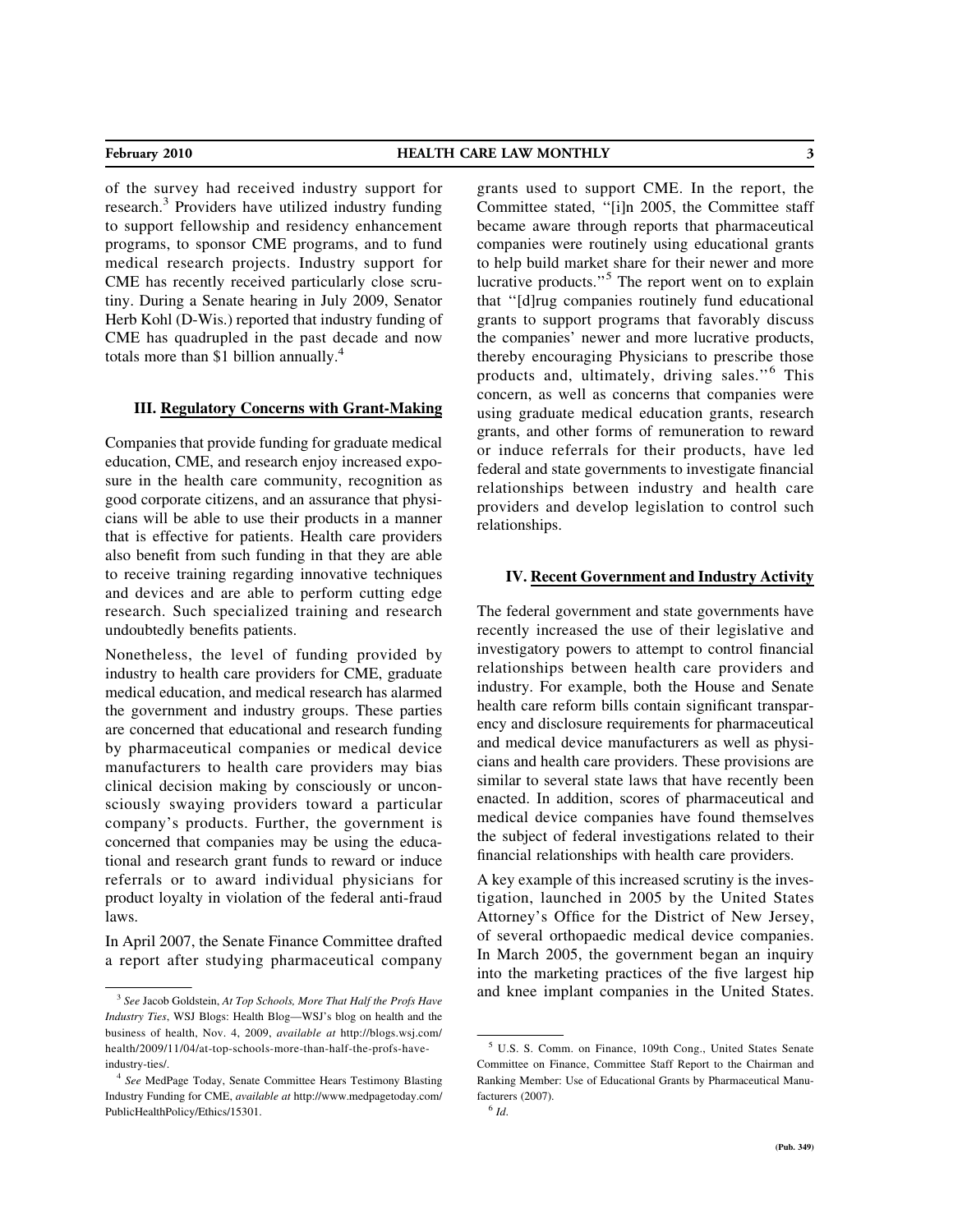4 HEALTH CARE LAW MONTHLY February 2010

The original investigations focused on consulting relationships between the companies and health care providers. Subsequently, the investigation expanded into a review of all types of financial relationships between the companies and referral sources. Following a two-year investigation, on September 27, 2007, four of the companies entered into Deferred Prosecution Agreements with the government and one of the companies entered into a Non-Prosecution Agreement with the government. In addition, each of the companies entered into Corporate Integrity Agreements with the Office of the Inspector General of the Department of Health and Human Services (the ''OIG''). The companies paid fines to the federal government totaling Three Hundred Eleven Million Dollars (\$311,000,000) as part of a settlement of the government's allegations. Finally, during the investigation, the government discovered a strong correlation between the academic medical centers that received fellowship grants funded by the companies and the academic medical centers that used or prescribed a particular company's products.

# V. Industry Association Studies and Reports

Recent industry studies and reports support such findings. In June 2008, the AAMC issued a report entitled "Industry Funding of Medical Education."<sup>7</sup> The report notes that over recent decades, medical schools and teaching hospitals have become increasingly dependent on industry support of their core educational missions. The report notes that industry has ''developed and refined many practices designed to influence the behavior of physicians, including physicians working in academic medical centers"<sup>8</sup>, thus recognizing the potential for undue influence by companies that provide educational and research grants to health care providers. However, the report also discusses the importance of realizing the benefits of biomedical research and ensuring continued prevention, diagnosis, and treatment of disease through the partnership between academic medical

centers and health industries. The AAMC recommends in the report that academic medical centers adopt a series of safeguards if they intend to continue accepting industry support, including the creation of a central office to accept grant requests to prevent a particular department from accepting monies from a company from which it will be in a position to purchase products.

In June 2009, the AMA released the revised report of the AMA's Council on Ethical and Judicial Affairs entitled ''Financial Relationships with Industry in Continuing Medical Education.'' The report concludes that relationships with industry can offer enormous benefit to the medical profession and the patients it serves. However, it also recognizes that commercial funding for professional education can pose significant ethical challenges to medicine's ability to focus primarily on the needs of patients and ensure quality education for physicians. The report offers two key ethical recommendations regarding the acceptance of industry funding for CME. The AMA states first that it is preferable that CME providers accept funding only from sources that have no direct financial interest in a physician's clinical recommendations. The AMA also recommends that those involved in CME have no current, recent, or potential direct financial interest in the subject matter and are not currently, or have not recently, been involved in a compensation relationship with a commercial entity that has a financial interest in the educational subject matter.<sup>9</sup> These two restrictions recommended by the AMA represent a conservative approach to structuring CME events that receive industry funding. However, these recommendations have not been codified, and they are not legal restrictions. At this time, therefore, the best approach to supporting CME is to follow the ACCME or other applicable accreditation guidelines and comply with applicable law.

# VI. Relevant Law and Guidance

In addition to the ethical considerations set forth in the various industry reports, companies and health care providers must be aware of the potential legal risks associated with their financial relationships. Specifically, the provision of grants by medical

<sup>7</sup> Association of American Medical Colleges, Industry Funding of Medical Education: Report of an AAMC Task Force (June, 2008), available at http://services.aamc.org/publications/showfile.cfm?file=version114. pdf&prd\_id=232.

 $9$  Id.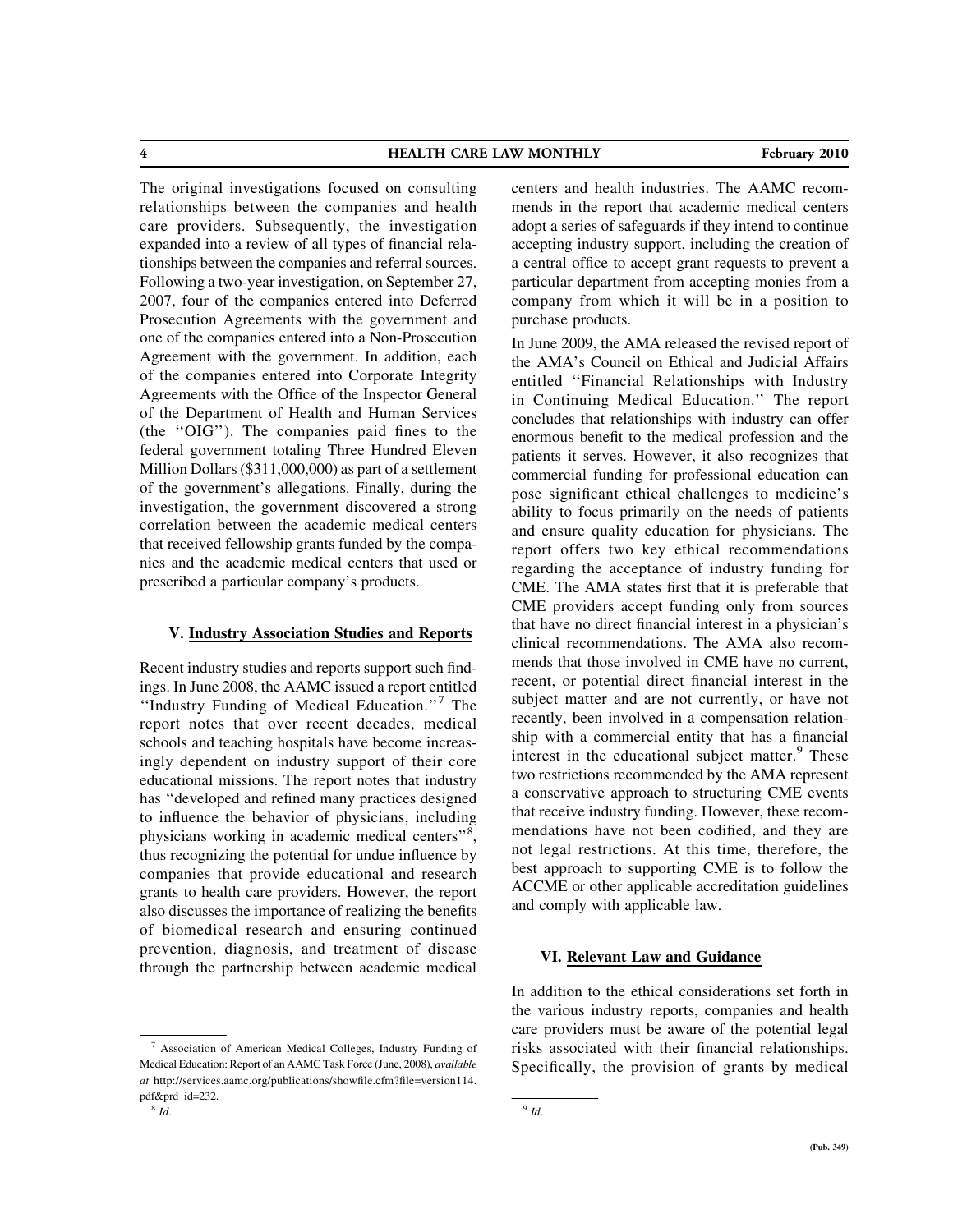device companies and pharmaceutical companies to health care providers may implicate the Medicare and Medicaid Anti-Kickback Statute<sup>10</sup> and analogous state laws. The Anti-Kickback Statute prohibits the knowing and willful offer, payment, solicitation, or receipt of any remuneration, overtly or covertly, in cash or in kind (1) in exchange for the referral of any item or service that may be reimbursed under any federal health program; (2) in exchange for the ordering or purchasing of an item or service reimbursed under any federal health program; or (3) in exchange for arranging for or recommending the referral, order, or purchase of an item or service reimbursed under any federal health program. The OIG has issued regulations setting forth numerous safe harbors to exempt certain types of financial arrangements from the Anti-Kickback Statute. However, none of the safe harbors protects charitable grants provided by industry to potential referral sources.<sup>11</sup>

In addition, an increasing number of states have implemented laws banning charitable donations by industry to health care providers or mandating the disclosure of remuneration paid by pharmaceutical companies or medical device companies to health care providers. For example, Vermont recently passed a comprehensive gift ban law which prohibits charitable donations to health care providers, with exceptions. Specifically, the law allows for payments to health care providers for bona fide research projects and allows certain payments to support CME. However, the law does not exempt direct payments to health care providers to support fellowships and residency enhancement programs from the gift ban.<sup>12</sup> Finally, the law requires pharmaceutical and medical device manufacturers to disclose annually to the Vermont Attorney General any allowable expenditures and gifts to academic institutions and professional, educational, or patient organizations representing or serving health care providers or consumers.<sup>13</sup> Massachusetts law is more liberal, in that it allows charitable donations to support graduate medical education and all types of CME. Under Massachusetts law, a donation made for the purpose of providing an economic benefit to a covered recipient<sup>14</sup> must be disclosed to the Massachusetts Department of Public Health.<sup>15</sup> While Massachusetts and Vermont are regarded as two of the most stringent states regarding disclosure laws, Minnesota, Maine, Washington D.C., and West Virginia also have various disclosure laws.

Certain of these laws may be preempted upon the passage of a federal health care reform bill. Both the Senate's version of the health care reform bill and the House of Representatives' version of the health care reform bill require companies to disclose certain payments or transfers of value to covered health care providers to the government. Both versions of the health care reform bill would preempt state law reporting requirements to the extent that such state laws require a company to disclose the same information as is required under the proposed bills.

# VII. Potential Solutions

This final section discusses several approaches to grant-making for pharmaceutical companies and medical device companies to allow them to comply with applicable law when making grants to health care providers.

# a. Follow Industry Codes and OIG Compliance Guidance

Several industry trade associations have developed codes of conduct to regulate interactions between pharmaceutical companies and medical device

<sup>10</sup> 42 U.S.C. 1320a-7b(b).

<sup>&</sup>lt;sup>11</sup> Many states have their own anti-kickback laws, some of which are more onerous than the Anti-Kickback Statute. For example, the Cal. Welf. & Inst. Code § 14107.2 provides that "Any person who solicits or receives any remuneration, including, but not restricted to, any kickback, bribe, or rebate, directly or indirectly, overtly or covertly, in cash or in valuable consideration of any kind'' in return for certain referrals or the purchase, lease, or ordering of certain items is subject to penalties under California law. This is in contrast to the federal Anti-Kickback Statute which requires that such prohibited action be "knowing and willful."

<sup>12</sup> 18 Vt. Stat. Ann. tit. 18, § 4631a.

<sup>13</sup> 18 Vt. Stat. Ann. tit. 18, § 4632.

<sup>&</sup>lt;sup>14</sup> See 105 Mass. Code. Regs. 970.004, "Covered Recipient" is defined as ''a person authorized to prescribe, dispense, or purchase prescription drugs or medical devices in the commonwealth, including a hospital, nursing home, pharmacist, health benefit plan administrator, or a health care practitioner. A person who otherwise meets this definition but is a bona fide employee of a pharmaceutical or medical device manufacturing company shall not be a covered recipient. Additionally, consumers who purchase prescription drugs or medical services are not covered recipients.''

<sup>15</sup> Mass. Gen. Laws ch. 111N, § 6.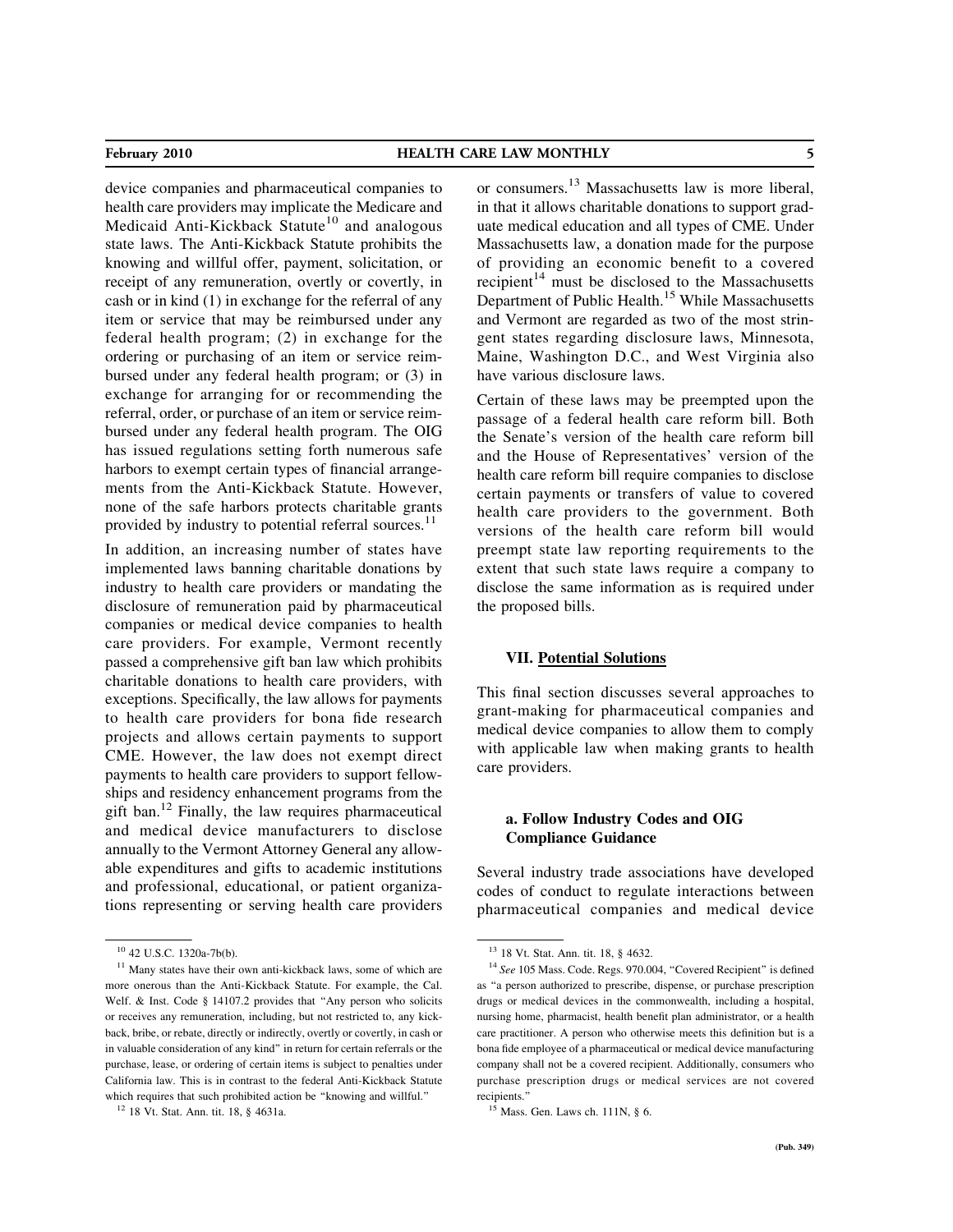6 HEALTH CARE LAW MONTHLY February 2010

companies and health care providers. These voluntary industry codes provide guidance to industry on acceptable practices in relationships with referral sources and have been widely adopted, but do not guarantee compliance with the Anti-Kickback Statute or analogous state laws. Several of the codes applicable to the medical device industry and pharmaceutical industry include the PhRMA Code on Interactions with Healthcare Professionals (''PhRMA Code'') adopted by the Pharmaceutical Research and Manufacturers of America (''PhRMA''), the AdvaMed Revised Code of Ethics on Interactions with Healthcare Professionals adopted by the Advanced Medical Technology Association (''AdvaMed''), and the Medical Device Manufacturers Association (''MDMA'') Revised Code of Conduct on Interactions with Healthcare Providers (the "MDMA Code") adopted by MDMA.<sup>16</sup> Companies that are members of PhRMA have voluntarily undertaken to comply with the PhRMA Code. Similarly, companies who are members of AdvaMed and the MDMA have voluntarily undertaken to comply with their respective codes, which contain similar restrictions to the PhRMA Code.

All three voluntary codes have similar provisions regarding charitable donations. The AdvaMed and MDMA Codes recommend that a company should: (a) adopt objective criteria for providing such grants and donations that do not take into account the volume or value of purchases made by, or anticipated from, the recipient; (b) implement appropriate procedures to ensure that such grants and donations are not used as an unlawful inducement; and (c) ensure that all such grants and donations are appropriately documented.<sup>17</sup> The PhRMA Code provides, ''No grants, scholarships, subsidies, support, consulting contracts, or educational or practice related items should be provided or offered to a healthcare professional in exchange for prescribing products or for a commitment to continue prescribing products. Nothing should be offered or provided in a manner or on conditions that would interfere with the

independence of a healthcare professional's prescribing practices.''<sup>18</sup>

In May 2003, the OIG issued Compliance Program Guidance for Pharmaceutical Manufacturers ("CPG").<sup>19</sup> The CPG is applicable to both pharmaceutical and medical device manufacturers.<sup>20</sup> The CPG indicates that the OIG considers grants as a specific risk area for manufacturers<sup>21</sup> and advises compliance with the PhRMA Code.<sup>22</sup> While the CPG provides that compliance with the PhRMA Code will substantially reduce the risk of fraud and abuse and helps demonstrate a good faith effort to comply with applicable federal health care program requirements, it cautions that compliance with the PhRMA Code will not protect a manufacturer as a matter of law under the Anti-Kickback Statute.<sup>23</sup>

# b. Separate Grant-Making from Sales and Marketing

The Anti-Kickback Statute is an intent-based statute. Therefore, if sales personnel contribute, even to a limited extent, to a grant-making decision, the government might allege that the grant was intended, at least in part, to reward purchasing decisions in the donor's favor. In order to avoid such allegations, grant-making decisions should be separated entirely from sales and marketing activities. The CPG specifically recommends that pharmaceutical companies insulate research grant-making from their sales and marketing departments to ensure that grant decisions are not influenced by marketing motivations.<sup>24</sup>

# c. Use an Independent Third Party

In order to sever the tie between the donor and the recipient and thereby eliminate potential undue influence on the clinical decision making of health care

<sup>16</sup> The PhRMA Code on Interactions with Healthcare Professionals was revised effective January 2009. The AdvaMed Revised Code of Ethics on Interactions with Healthcare Professionals was revised effective July 1, 2009. The Medical Device Manufacturers Association Revised Code of Conduct on Interactions with Healthcare Providers was adopted July 1, 2009.

<sup>&</sup>lt;sup>17</sup> Advanced Medical Technology Association, Revised Code of Ethics on Interactions with Health Care Professionals (2009).

<sup>18</sup> Pharmaceutical Research and Manufacturers of America, The PhRMA Code on Interaction with Healthcare Professionals (2009).

<sup>&</sup>lt;sup>19</sup> Compliance Program Guidance for Pharmaceutical Manufacturers, 68 Fed. Reg. 23,743 (May 5, 2003).

 $20$  *Id.* at Endnote 5.

 $^{21}$  *Id.* 

<sup>22</sup> Pharmaceutical Research and Manufacturers of America, The PhRMA Code on Interaction with Healthcare Professionals (2009).  $^{23}$   $\emph{Id}.$ 

<sup>24</sup> Compliance Program Guidance for Pharmaceutical Manufacturers, 68 Fed. Reg. 23,743 (May 5, 2003).